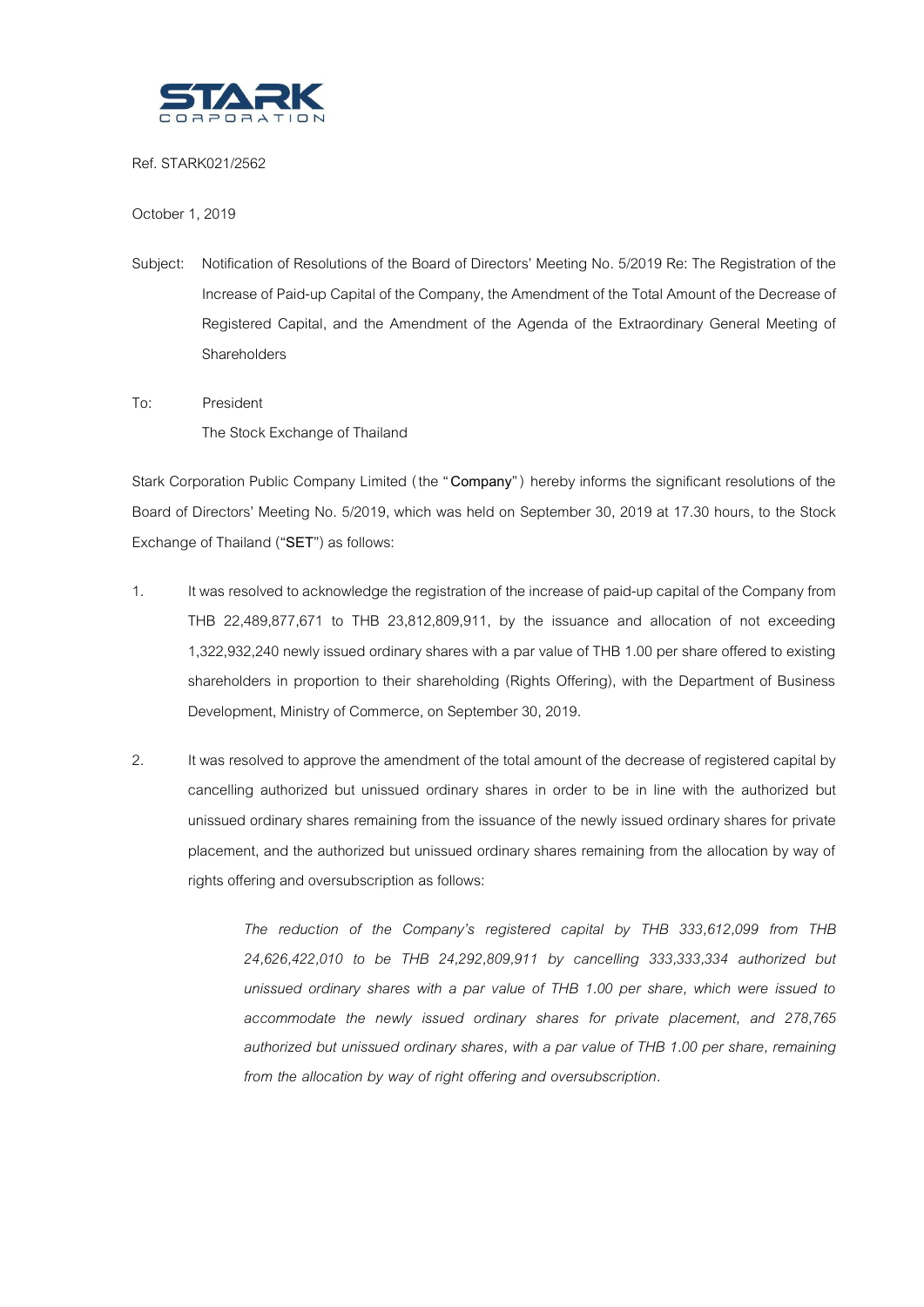

4.

3. It was resolved to approve the amendment of the total amount of the amendment of the Memorandum of Association of the Company in order to be in line with the reduction of the Company's registered capital by THB 333,612,099 from THB 24,626,422,010 to be THB 24,292,809,911 by cancelling 333,612,099 authorized but unissued ordinary shares as follows:

| "Clause | Registered             | $\ddot{\phantom{0}}$ | THB 24,292,809,911    | (Twenty-Four Billion |
|---------|------------------------|----------------------|-----------------------|----------------------|
| 4.      | Capital                |                      |                       | Two Hundred          |
|         |                        |                      |                       | Ninety-Two Million   |
|         |                        |                      |                       | Eight Hundred and    |
|         |                        |                      |                       | Nine Thousand        |
|         |                        |                      |                       | Nine Hundred and     |
|         |                        |                      |                       | Eleven Baht)         |
|         |                        |                      |                       |                      |
|         | Divided into           | ÷                    | 24,292,809,911 shares | (Twenty-Four Billion |
|         |                        |                      |                       | Two Hundred          |
|         |                        |                      |                       | Ninety-Two Million   |
|         |                        |                      |                       | Eight Hundred and    |
|         |                        |                      |                       | Nine Thousand        |
|         |                        |                      |                       | Nine Hundred and     |
|         |                        |                      |                       | Eleven Shares)       |
|         | Par Value per          | $\mathcal{L}$        | THB <sub>1</sub>      | (One Baht)           |
|         | share                  |                      |                       |                      |
|         |                        |                      |                       |                      |
|         | Classified into        | $\ddot{\phantom{a}}$ |                       |                      |
|         | <b>Ordinary Shares</b> | ÷.                   | 24,292,809,911 shares | (Twenty-Four Billion |
|         |                        |                      |                       | Two Hundred          |
|         |                        |                      |                       | Ninety-Two Million   |
|         |                        |                      |                       | Eight Hundred and    |
|         |                        |                      |                       | Nine Thousand        |
|         |                        |                      |                       | Nine Hundred and     |
|         |                        |                      |                       | Eleven Shares)       |
|         | Preferred Shares       | ÷                    | -None-                | $\cdot$              |
|         |                        |                      |                       |                      |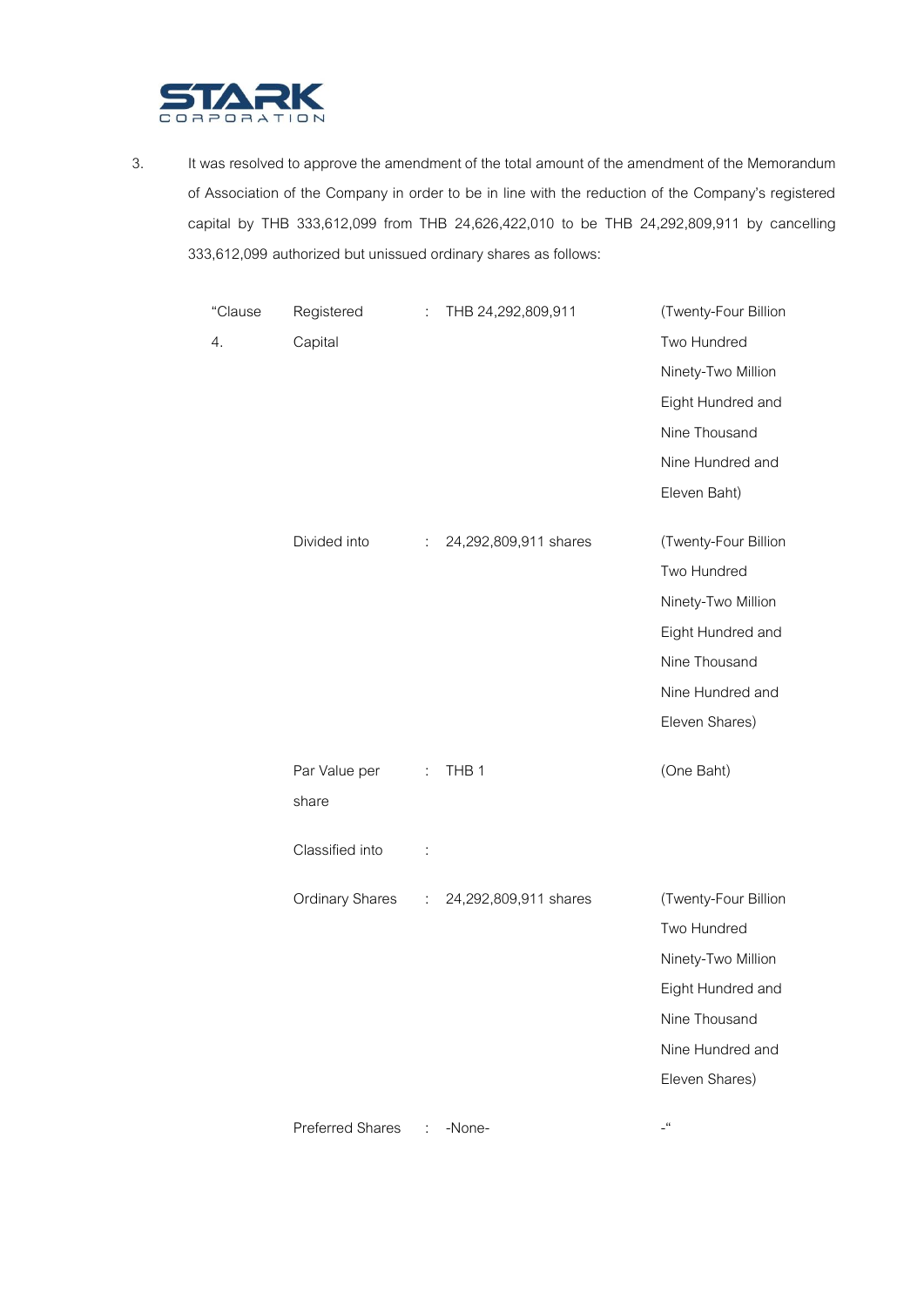

4. It was resolved to approve the amendment of the total amountof the decrease of registered capital by changing the par value in order to be in line with the number of the decrease of paid-up capital of the Company after the issuance and allocation of the newly issued ordinary shares offered to existing shareholders in proportion to their shareholding (Rights Offering) on September 30, 2019 as follows:

|                     | <b>Before the Change in</b> | Change          | <b>After the Change in</b> |
|---------------------|-----------------------------|-----------------|----------------------------|
|                     | Par Value*                  |                 | Par Value                  |
| Registered Capital: |                             |                 |                            |
| - Number of Shares  | 24,292,809,911              |                 | 24,292,809,911             |
| - Par value (THB)   | 1.00                        | (0.41)          | 0.59                       |
| - Value (THB)       | 24,292,809,911              | (9,960,052,064) | 14,332,757,847             |
|                     |                             |                 |                            |
| Paid-up Capital:    |                             |                 |                            |
| - Number of Shares  | 23.812.809.911              |                 | 23,812,809,911             |
| - Par value (THB)   | 1.00                        | (0.41)          | 0.59                       |
| - Value (THB)       | 23,812,809,911              | (9,763,252,064) | 14,049,557,847             |

*Note: \*After the allocation of 1,322,932,240 newly issued ordinary shares offered to existing shareholders of the Company in proportion to their shareholding (Rights Offering) on September 30, 2019.*

5. It was resolved to approve the amendment of the total amount of the amendment of Clause 4 of the Memorandum of Association of the Company in order to be in line with the reduction of the Company's registered capital by THB 9,960,052,064 from THB 24,292,809,911 to be THB 14,332,757,847 by changing the par value of the shares from THB 1.00 per share to be THB 0.59 per share as follows:

"Clause 4. Registered Capital : THB 14,332,757,847 (Fourteen Billion

Three Hundred Thirty-Two Million Seven Hundred Fifty-Seven Thousand Eight Hundred and Forty-Seven Baht)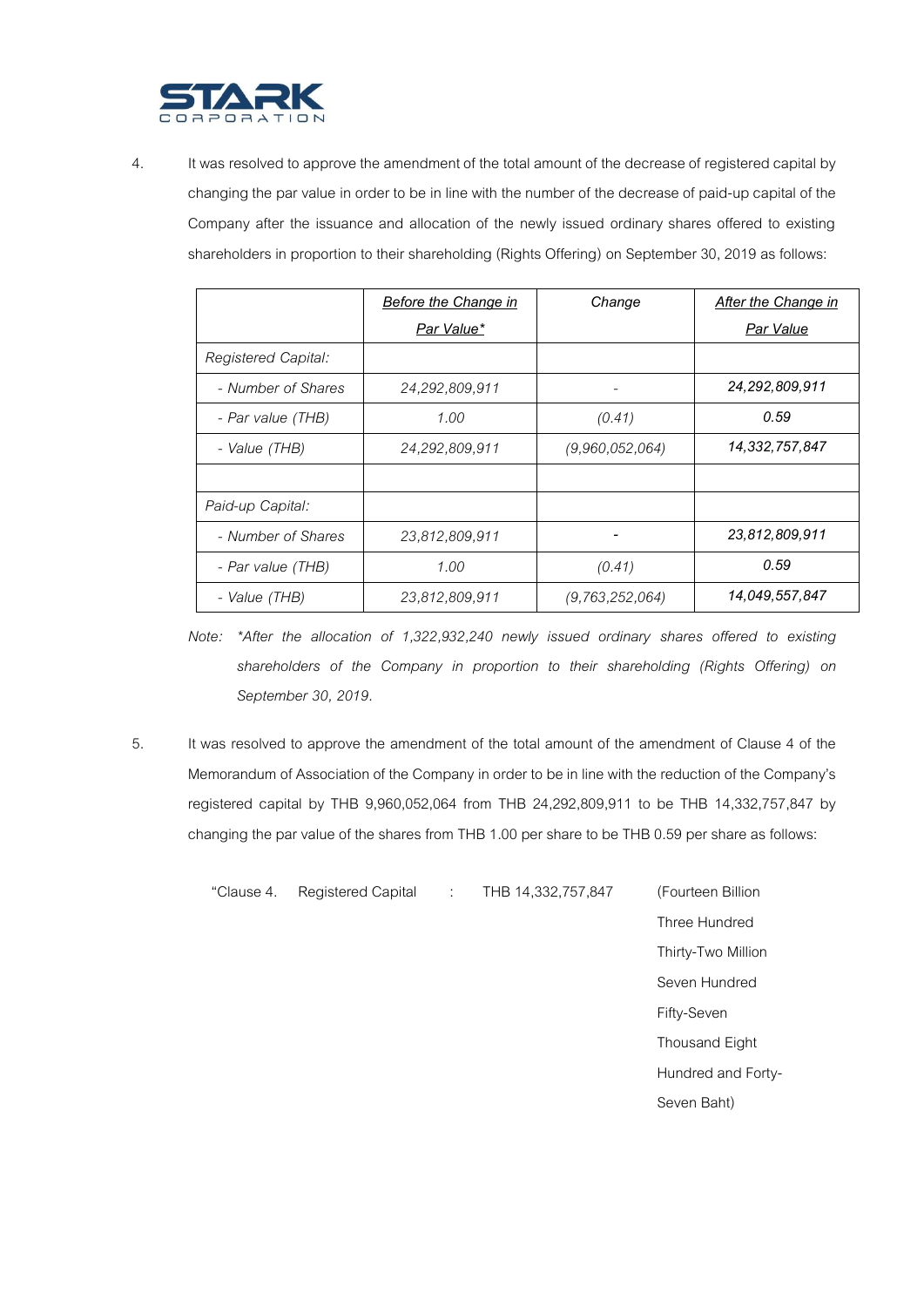

| Divided into            | ÷  | 24,292,809,911 shares | (Twenty-Four Billion |
|-------------------------|----|-----------------------|----------------------|
|                         |    |                       | Two Hundred          |
|                         |    |                       | Ninety-Two Million   |
|                         |    |                       | Eight Hundred and    |
|                         |    |                       | Nine Thousand        |
|                         |    |                       | Nine Hundred and     |
|                         |    |                       | Eleven Shares)       |
| Par Value per share     | ÷  | THB 0.59              | (Fifty-Nine Satang)  |
| Classified into         | İ. |                       |                      |
| <b>Ordinary Shares</b>  | ÷  | 24,292,809,911 shares | (Twenty-Four Billion |
|                         |    |                       | Two Hundred          |
|                         |    |                       | Ninety-Two Million   |
|                         |    |                       | Eight Hundred and    |
|                         |    |                       | Nine Thousand        |
|                         |    |                       | Nine Hundred and     |
|                         |    |                       | Eleven Shares)       |
| <b>Preferred Shares</b> | ÷  | -None-                | -"                   |

- 6. It was resolved to approve the amendment of the agenda of the Extraordinary General Meeting of Shareholders No.2/2019 to be held on October 21, 2019 at 9:00 hours at the meeting room, InterContinental Hotel Bangkok, No. 973 Ploenchit Road, Lumpini, Pathumwan, Bangkokas follows:
	- Agenda Item 1 To consider approving the Minutes of the 2019 Annual General Meeting of Shareholders;

Agenda Item 2 Original

To consider approving the reduction of the Company's registered capital by THB 333,333,334 from THB 24,626,422,010 to be THB 24,293,088,676 by cancelling 333,333,334 authorized but unissued ordinary shares with a par value of THB 1.00 per share, which were issued to accommodate the newly issued ordinary shares for private placement.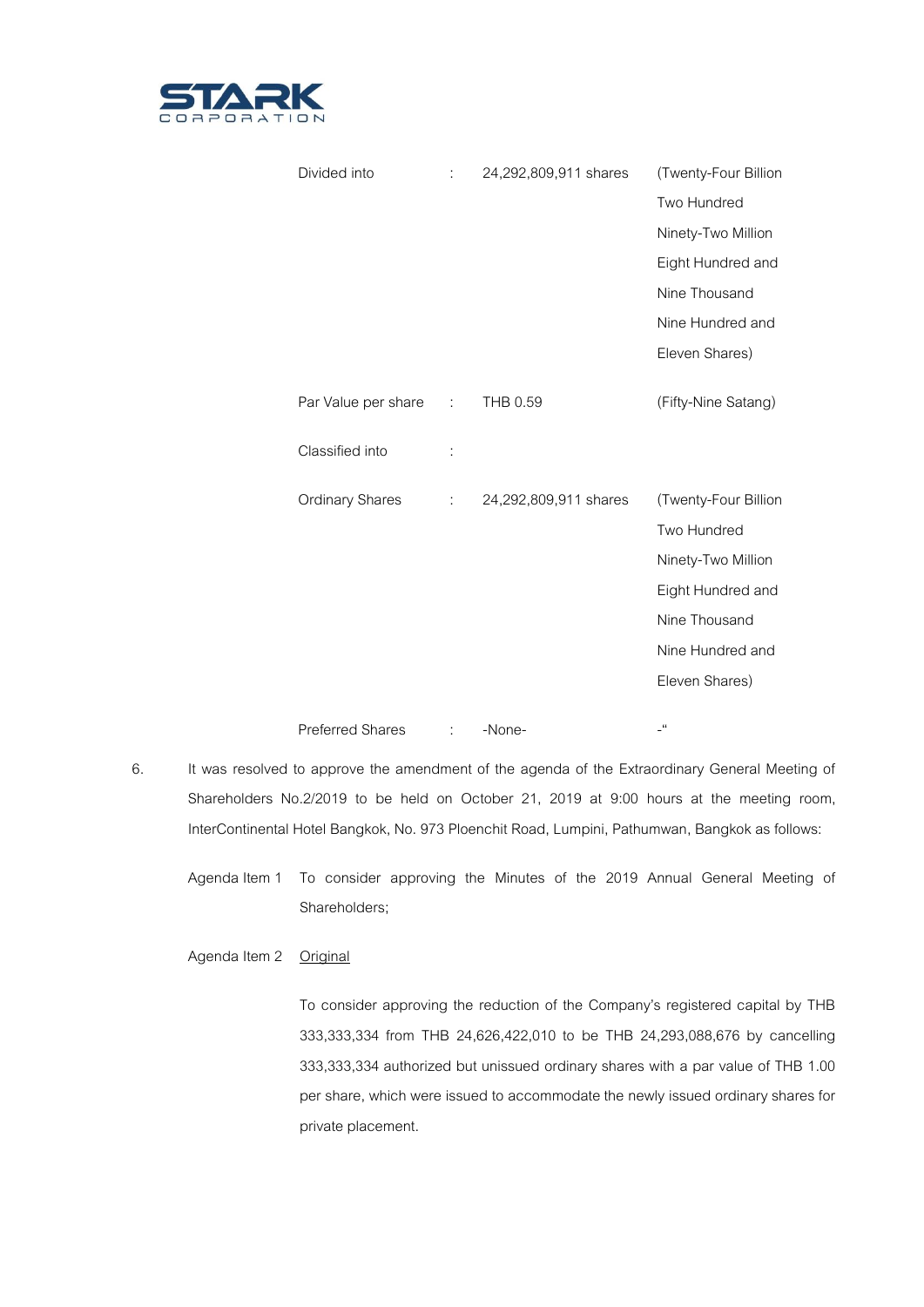

## Amendment

To consider approving the reduction of the Company's registered capital by THB 333,612,099 from THB 24,626,422,010 to be THB 24,292,809,911 by cancelling 333,333,334 authorized but unissued ordinary shares with a par value of THB 1.00 per share, which were issued to accommodate the newly issued ordinary shares for private placement and 278,765 unsubscribed newly issued ordinary shares with a par value of THB 1.00 remaining from the allocation to the existing shareholders of the Company by way of right offering and the allocation to the subscriber who oversubscribed (Oversubscription);

Agenda Item 3 To consider approving the amendment of Clause 4 of the Memorandum of Association of the Company to be in line with the reduction of the Company's registered capital;

## Agenda Item 4 Original

To consider approving the reduction of the Company's registered capital by THB 9,960,166,357 from THB 24,293,088,676 to be THB 14,332,922,319 and from the paid-up registered capital of THB 22,489,877,671 to be THB 13,269,027,826 by changing the par value of the shares from THB 1.00 per share to be THB 0.59 per share to compensate for the Company's accumulated loss in order to maintain the existing number of 22,489,877,671 shares.

## Amendment

To consider approving the reduction of the Company's registered capital by THB 9,960,052,064 from THB 24,292,809,911 to be THB 14,332,757,847, and from the paid-up registered capital of THB 23,812,809,911 to be THB 14,049,557,847 by changing the par value of the shares from THB 1.00 per share to be THB 0.59 per share to compensate for the Company's accumulated loss in order to maintain the existing number of 23,812,809,911 shares;

Agenda Item 5 To consider approving the amendment of Clause 4 of the Memorandum of Association of the Company to be in line with the reduction of the Company's registered capital;